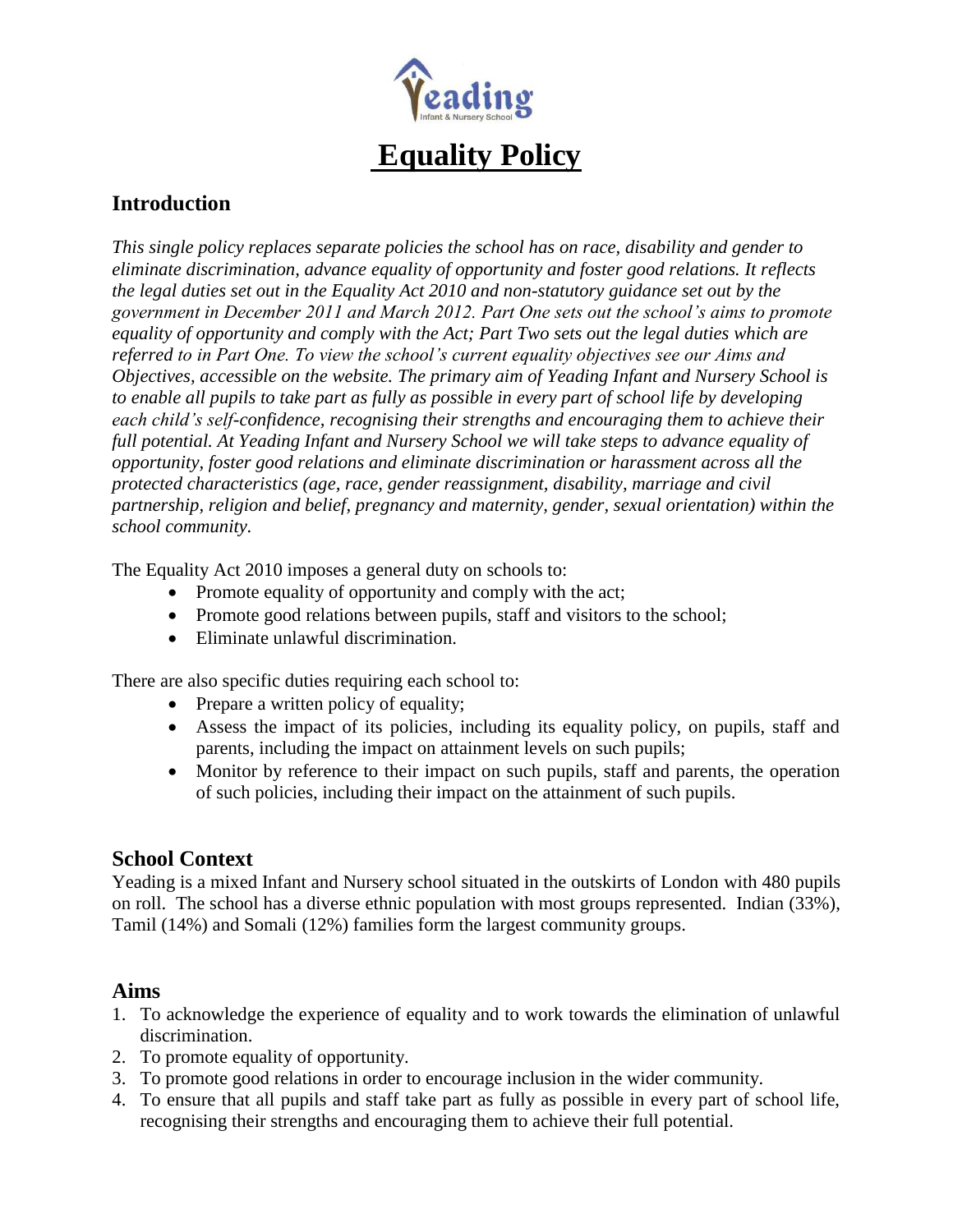- 5. To prepare children for a life in a diverse society.
- 6. To create a school in which every person, irrespective of their race, colour, ethnic or national origin feels valued and welcomed.

## **Purpose**

- 1. To address and raise standards of educational attainment for those groups of pupils at risk of underachieving.
- 2. To promote an inclusive curriculum, ethos and learning environment.
- 3. To celebrate diversity.
- 4. To promote a climate of understanding, tolerance and harmony.
- 5. To strive to eliminate discrimination, prejudice and harassment.

# **Guidelines for Promoting Equality**

The school will promote equality and challenge discrimination by:

- Embracing opportunities to celebrate the richness and diversity of all; regardless of age, race, gender, religion and disability.
- $\triangleright$  Embracing opportunities through assemblies and the teaching of PSHE to deal with issues of prejudice.
- $\triangleright$  Celebrating pupil achievement.
- $\triangleright$  Reviewing texts to ensure appropriateness and inclusiveness.
- Ensuring all staff challenge inappropriate comments used both in and out of lessontimes.

## **Implementation**

#### **The Governing Body will:**

- $\triangleright$  Ensure that school complies with the Equality Act 2010 legislation.
- $\triangleright$  Ensure that the policy is implemented.
- $\triangleright$  Have regard to the need for governors to represent parents and the local community.

#### **The Head teacher will:**

- $\triangleright$  Ensure that all staff are informed of their responsibilities and receive appropriate training and support to implement the policy.
- $\triangleright$  Ensure that all equality incidents are investigated and recorded for future monitoring and reporting.

## **All staff will:**

- $\triangleright$  Be expected to be role models for equal opportunities, deal with bullying and discriminatory incidents and to be able to identify and challenge prejudice and stereotyping.
- $\triangleright$  Become informed of the Equality Act 2010 legislation through relevant professional development.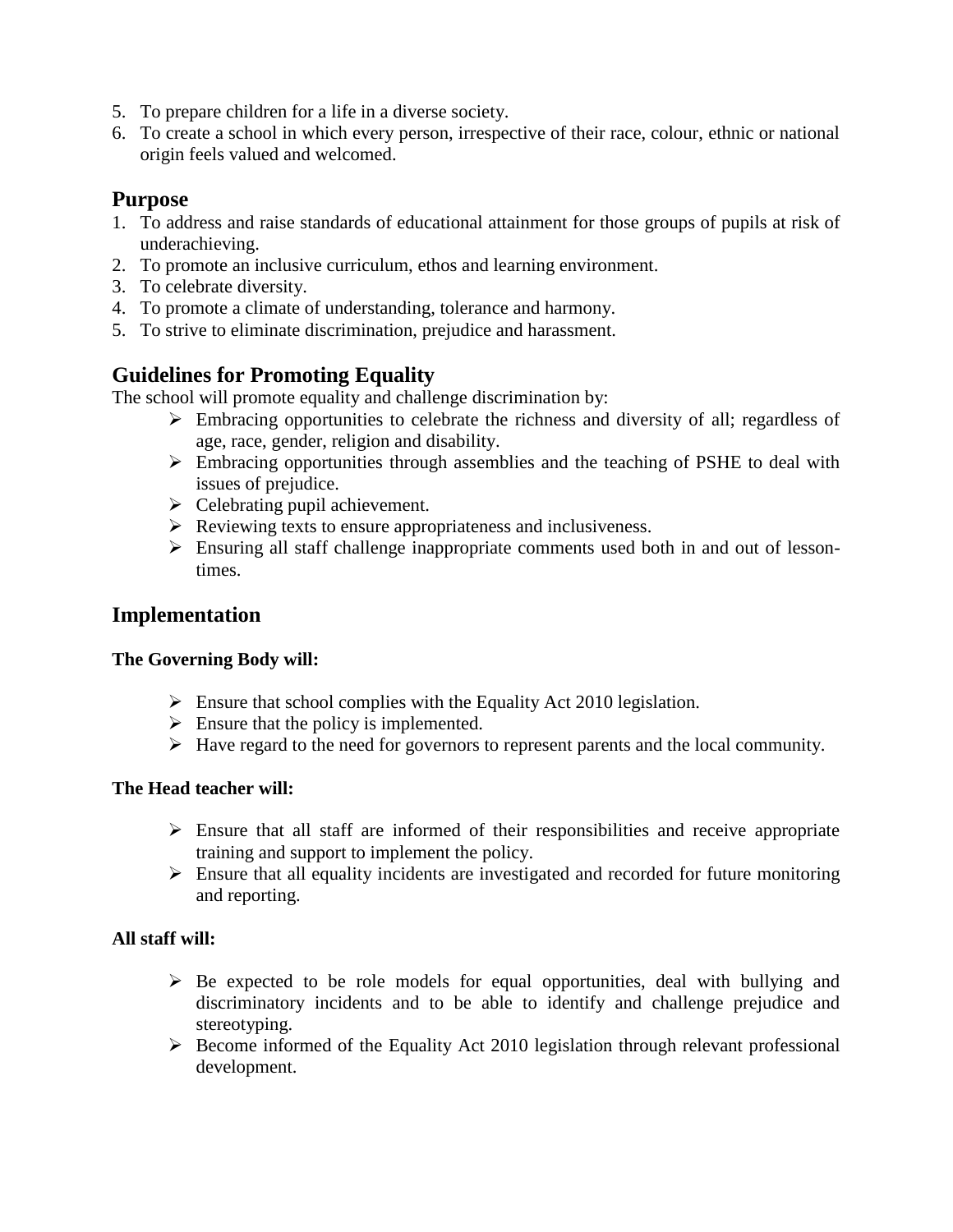#### **The person responsible for equality issues in the school will be:**

- $\triangleright$  Participate in appropriate professional development activities.
- $\triangleright$  Report relevant information to members of the school community.
- $\triangleright$  Co-ordinate activities to ensure the implementation of the policy.
- $\triangleright$  The Headteacher will be responsible for equality issues.
- $\triangleright$  Ensure that relevant signage is in dual languages as appropriate.

#### **Visitors will:**

- $\triangleright$  Be informed of this policy on School Website.
- $\triangleright$  Be expected to comply with it.

#### **Contractors will:**

 $\triangleright$  be made aware of school policy through a clause in their contract.

#### **Parents will:**

 $\triangleright$  be made aware of school policy through the school brochure and the home/school agreement.

## **Breach of the Policy**

- The school will complete an "Incident Form" for any incident that occurs, whether for pupils or staff;
- Because of the immaturity of infant pupils, parents will be consulted regarding any incidents;
- The consequences of any further breach of conduct will be clearly stated with the ultimate sanction of exclusion;
- $\bullet$  In the case of an adult incident, the procedures outlined in the Personnel file will be instigated.

## **Links with other School Policies**

The policy should be reviewed annually in relation to the aims and content of other school policies such as:-

- ◆ Equal Opportunities Policy
- ◆ Anti-Bullying Policy
- ◆ PSHE Policy
- ◆ Assessment Policy
- Single Duty Equality Policy
- $\bullet$  Inclusion Policy

## **Consultation with the School Community**

The Policy has been developed through discussion with the Governing Body, Headteacher, Staff, pupils and parents.